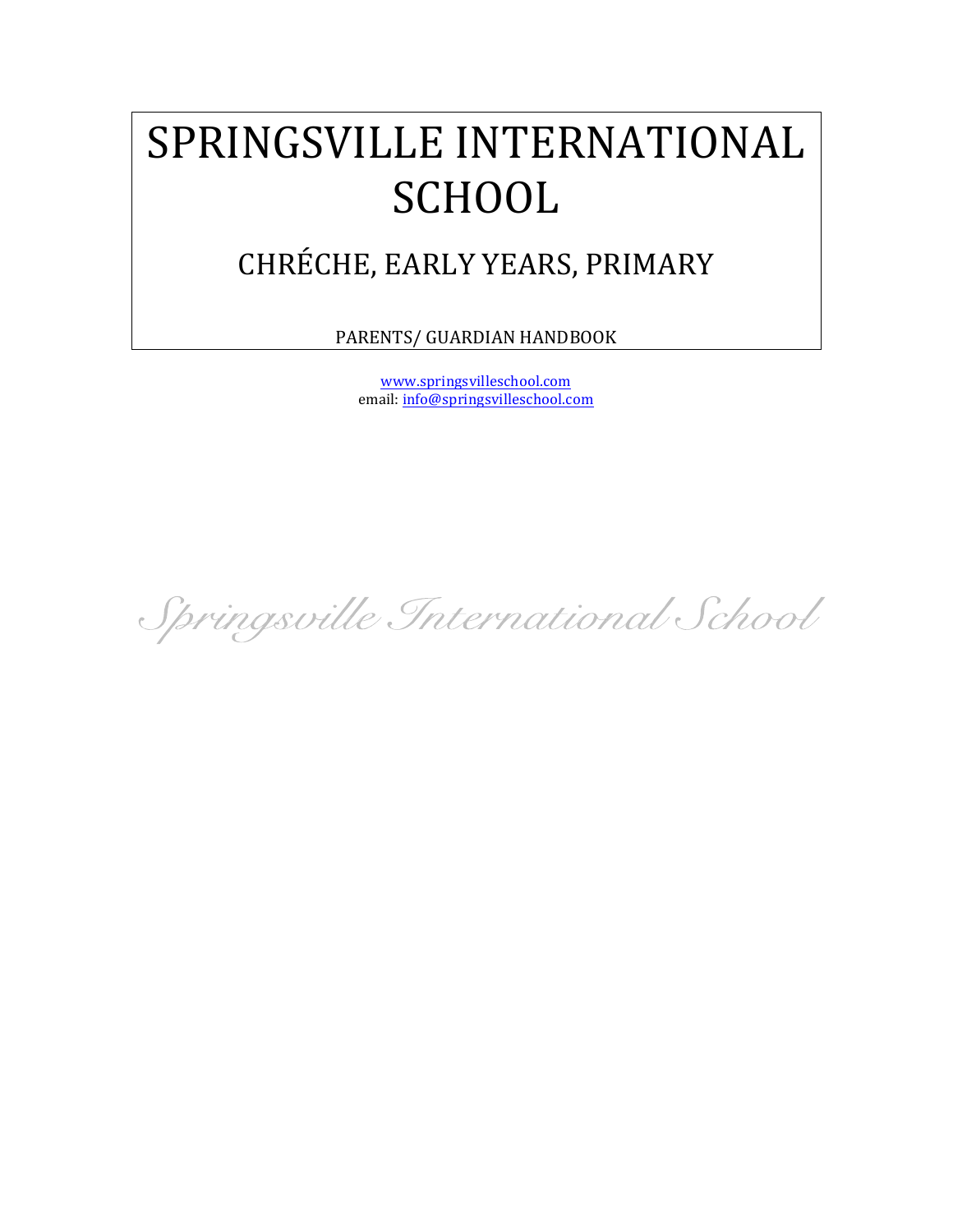### TABLE OF CONTENTS

|     | PREAMBLE                       | 3 |
|-----|--------------------------------|---|
| 2.  | <b>SERVICES</b>                | 4 |
| 3.  | ADMISSION/REGISTRATION         | 5 |
| 4.  | PAYMENT OF FEES                | 6 |
| 5.  | <b>OUTINGS/EXCURSIONS</b>      | 7 |
| 6.  | <b>ABSENTEEISM</b>             | 7 |
| 7.  | <b>ILLNESS AND EMERGENCIES</b> | 7 |
| 8.  | <b>RESTRICTIONS</b>            | 8 |
| 9.  | <b>GRIEVANCE PROCEDURE</b>     | 8 |
| 10. | <b>DISCIPLINE</b>              | 8 |
| 11. | <b>ATTESTATION</b>             | 9 |
|     |                                |   |

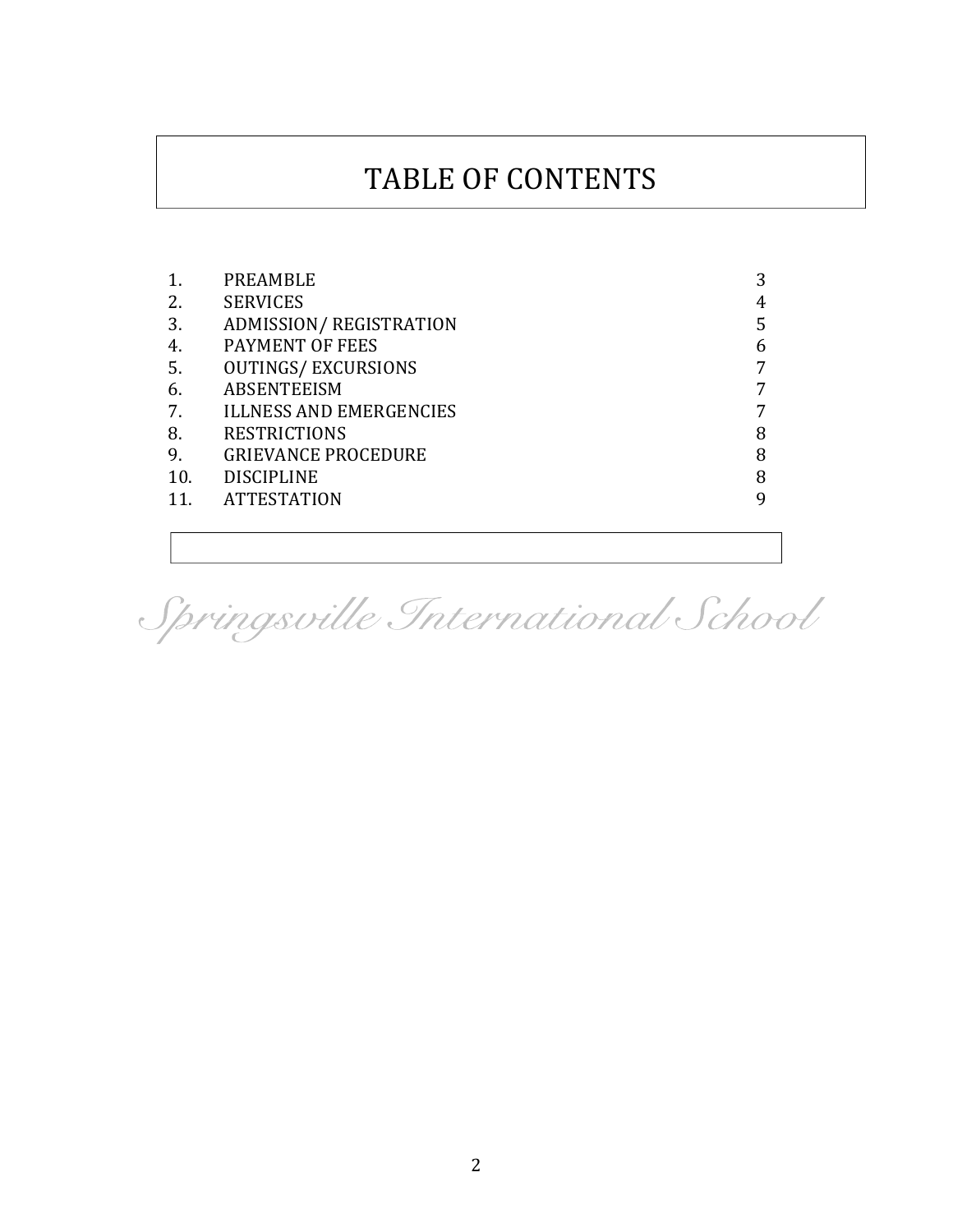#### **1.0 PREAMBLE**

- 1.1 Springsville International School is currently located on its permanent site at No. 10 Mahatma Ghandi Street, Asokoro, Abuja.
- 1.2 The school has the following facilities among others:
- A Tastefully furnished classrooms that befit the age/developmental stage of the child,
- B A well stocked library,
- C A well equipped ICT lab, Home economics lab, and functional musical Equipment,

 $\overline{\phantom{a}}$ 

- D Segregated toilets for girls and boys,
- E A multipurpose school hall,
- F An impressive playground,
- G A mini sports pavilion and

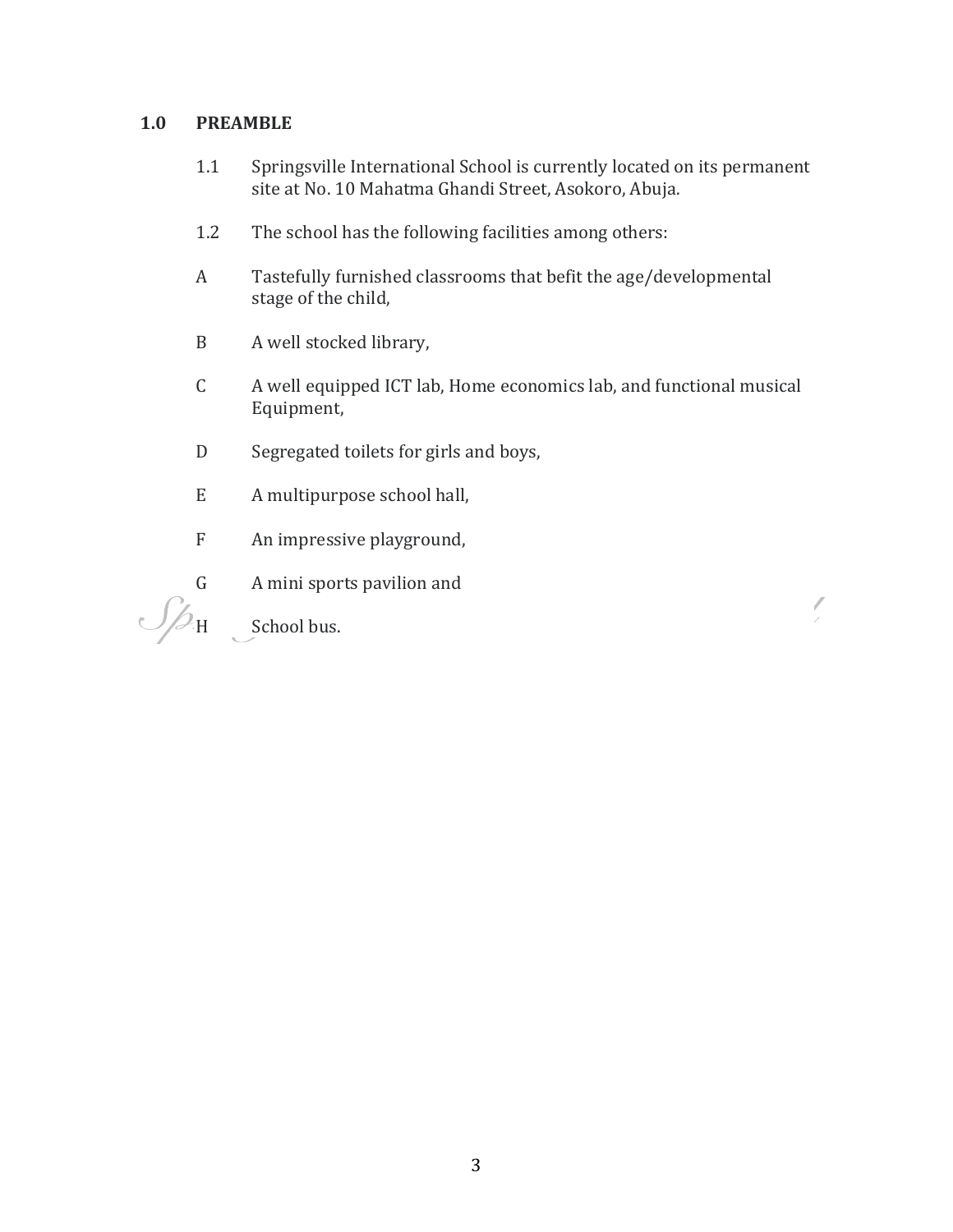#### **2.0 SERVICES**

- 2.1 Springsville International School currently offers the following educational services
	- $\triangleright$  Crèche
	- $\triangleright$  Nursery
	- $\triangleright$  Primary
- 2.2 The school curriculum is in line with Nigerian Government policy, which allows a combination of Nigerian and British curricular that it offers.
- 2.3 The school runs three (3) terms in a session, which are generally within the following periods:
	- 1st term September to December
	- 2nd term January to March
	- 3rd term April to June

The school calendar for a term is always issued at the beginning of the term.

- 2.4 School days and hours conform to statutory requirements and government pronouncements. Currently they are Mondays to Fridays, 8:00 a.m. to  $3:00$  $\mathbb{F}_p$ .m., except on government-declared non-working days  $\mathbb{Z}$
- 2.5 For administrative issues, the school is open Mondays to Fridays, 10:00 am to 1:00pm throughout the year, except on government declared non-working days.
- 2.6 The school provides uniforms, cardigans and sportswear to pupils, the costs of which are included in the fee schedule. Parents are not allowed to provide these for their children.
- 2.7 The school runs an optional bus service for pupils. Interested parents are required to register and pay for the service, details of which are available from the School Manager. Parents that do not subscribe to this service are expected to transport their children to the school by 7:45 a.m.
- 2.8 The school runs a child-care service from  $4:00$  p.m. to  $6:00$  p.m. interested parents are required to register and pay for the service, details of which are available from the School Manager.

Parents that have not registered for this service are required to pick up their children by  $4:00$  p.m. failing which they will automatically be charged hourly for the child-care service.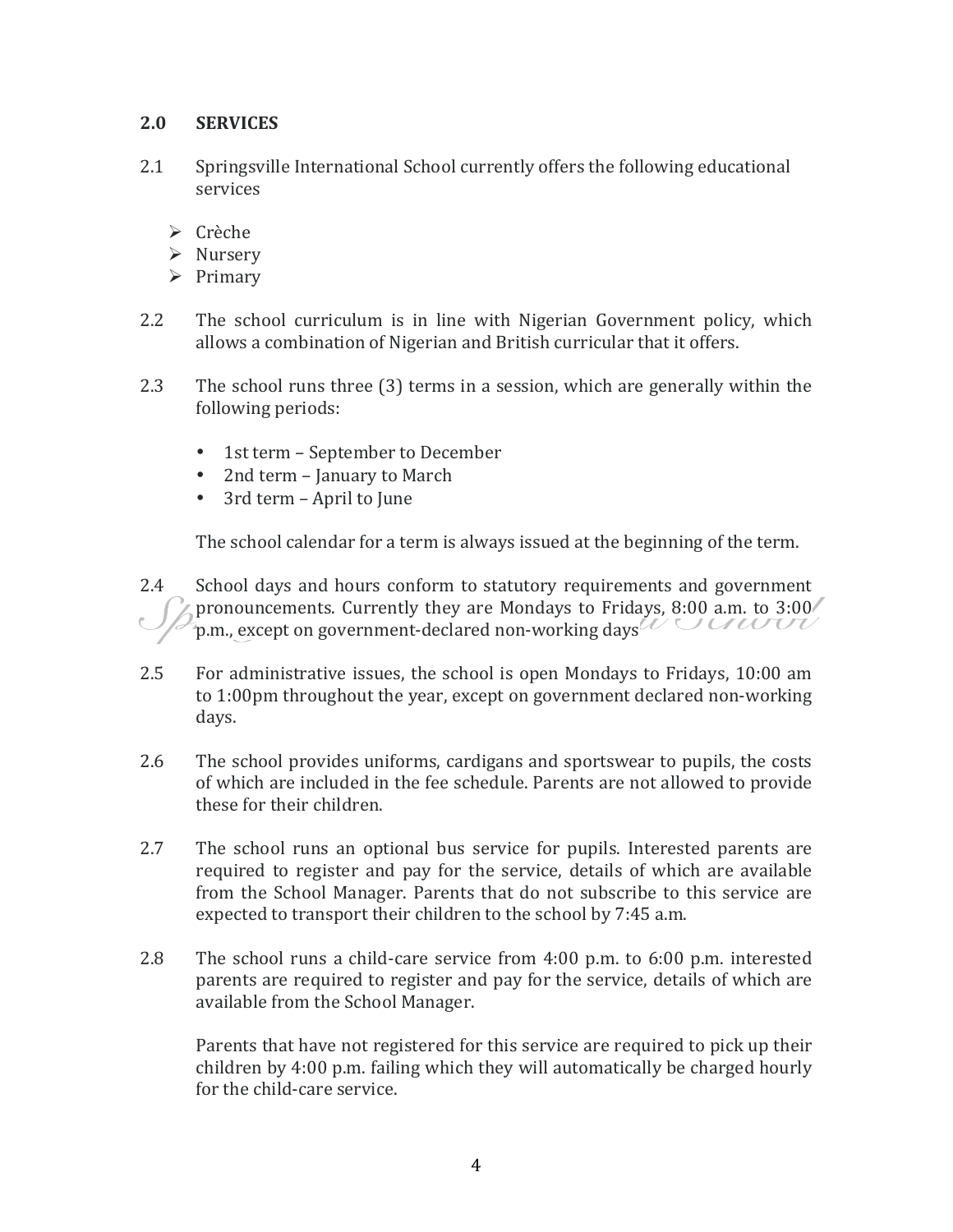If by  $6:00$  p.m. a child is not picked up, the school will take them home, and the parent shall be charged appropriately.

Pickup of children from school must be by parents or a person they have designated in writing to the School Manager.

2.9 The school provides meals for pupils as an optional service. Interested parents are required to register and pay for the service, details of which are available from the School Manager.

Children not registered for this service are expected to come with their breakfast and/or lunch. Meals are taken only at break time. Therefore Parents should ensure that their children are brought to school with their meals, although lunch may be delayed until later in the day, but delivered timely.

- 2.10 The school regularly communicates reminders, alterations to planned programs, and other information to parents free of charge. These will be posted on the school website. In addition, parents are required to maintain current and functional mobile numbers and e-mail addresses with the School Manager for ease of communications.
- $C_{\mathcal{L}}$ marilla Technologia e de Cabant 2.11 The school allows parents to organize birthday parties in the school premises for their children. If required, this should be discussed and arranged with the School Manager.

#### **3.0 ADMISSION/ REGISTRATION**

- 3.1 All new entrants are required to sit and pass a placement test. Their performance determines the level into which they will be accepted into the school.
- 3.2 Registration forms are required to be filled by parents/guardians of successful candidates, and submitted to the School Manager. The following may be required to be submitted along with the registration forms:
	- BIRTH CERTIFICATE OR AN ACCEPTABLE SUBSTITUTE
	- TRANSFER CERTIFICATE (in case of transfers)
	- 2 PASSPORT-SIZE PHOTOGRAPHS EACH OF PARENT AND PUPIL
	- RECORDS OF IMMUNISATION
	- MEDICAL CERTIFICATE OF FITNESS
	- SIGNED ATTESTATION PAGE OF PARENTS HANDBOOK

Should the need arise, additional documents may be required.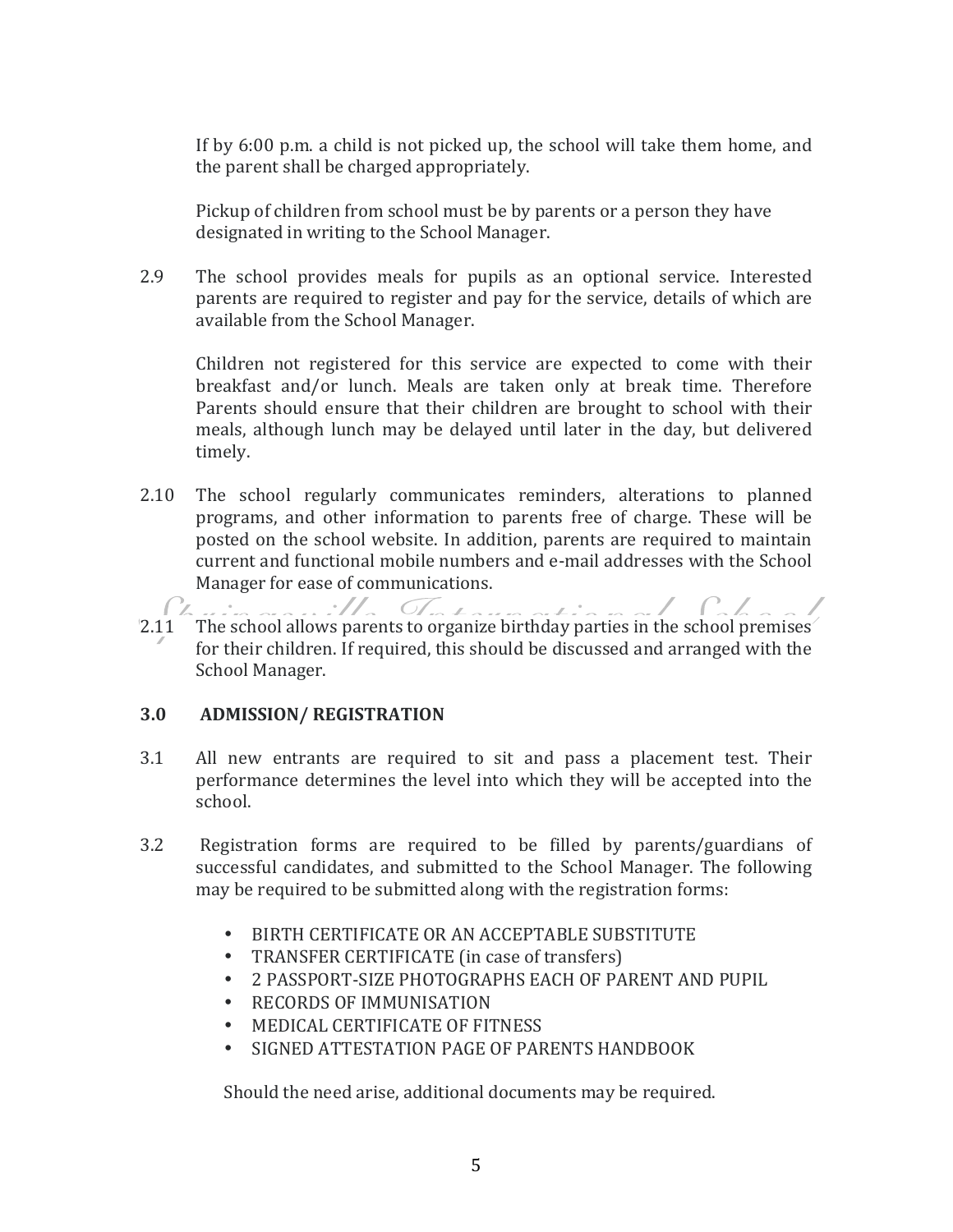3.3 Successful candidates that report late will be accepted only subject to space availability.

#### **4 .0 PAYMENT OF FEES**

- 4.1 Fees payable are determined at the beginning of each academic session. However, the fees may be modified during the course of the session if circumstances so warrant, in which case parents will be given a minimum of a term's notice.
- 4.2 Fee increases when they are necessarily made, shall apply to outstanding payments only on a prorate basis. Parents are therefore encouraged to make payments in full at the beginning of a session in order not to be affected by unavoidable fee increases.
- 4.3 Fees are payable in advance, in any of the following schedules:
	- At the beginning of the session, in full
	- Twice in a session, in two equal installments at the beginning and by the middle of the session

 $\mathcal{S}$ /  $\mathcal{S}$ /  $\mathcal{S}$  the beginning of each term, in not more than three equal installments. If desired, alternative payment schedules can be discussed with the school.

- 4.4 All payments in favour of the school are made into designated bank accounts. Tellers for effecting payments are obtainable ONLY from the School Manager. The school does not accept liability for any payments not made in this manner.
- 4.5 Fees payed are not refundable or transferable.
- 4.7 A schedule of all items to be paid for is attached to the payment teller. Parents are required to tick the items they have paid for.
- 4.8 On making payment, parents are required to submit a photocopy (or the original if agreeable) of the payment teller along with the filled schedule of payment to the School Manager. After confirmation of payment, the School Manager retrieves the original payment teller and issues a receipt.
- 4.8 All payments must be made within two weeks of falling due. If for any reason this is not done, a written explanation must be made immediately to the school for consideration, failing which appropriate action may be taken.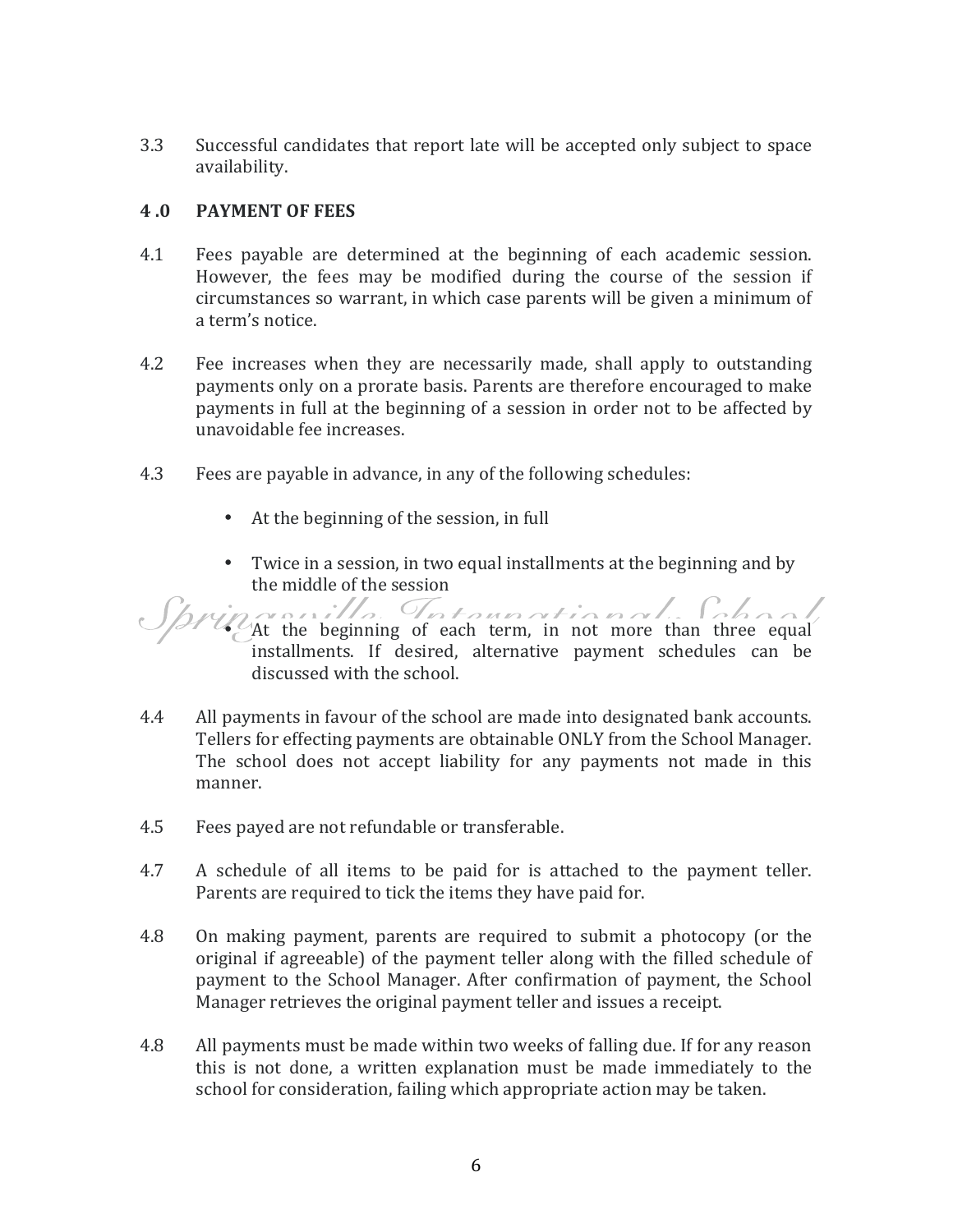- 4.9 Full tuition fees for the term are payable irrespective of the time of registration of a pupil.
- 5.0 The school has a discount policy on fees depending on number of children and other circumstances of parents. Details can be obtained from the School Manager.

#### **5.0 OUTINGS/ EXCURSIONS**

- 5.1 Excursions are organized for pupils from time to time both as a social outing and to acquire real life experiences. Parents are advised when their wards are part of a scheduled excursion. Such parents must give a WRITTEN OBJECTION to the School Manager before the date of the excursion, failing which CONSENT shall be assumed to have been given by them.
- 5.2 Parents are advised of arrangements made to ensure pupils' safety and security during excursions. The school observes all care and diligence in making the arrangements, but shall not be liable for (God forbid) any unfortunate incidents.

#### **6 .0 ABSENTEEISM**

- $6.1$  Absenteeism and lateness are seriously discouraged. If a pupil has to be  $C_{\mathbb{Z}}$ unavoidably absent during school hours, parents are required to give advance notice to the School Manager. Parents must inform the School Manager before 8:30 a.m. if their child will be late to school.
- 6.2 Visiting children during school hours must be discussed and arranged with the School Manager.

#### **7.0 ILLNESSESS AND EMERGENCIES**

- 7.1 In the event that a child contracts an infectious/contagious illness, parents are required to present to the School Manager a medical statement to that effect, after which the child would be excused from school. The child may resume school only after a subsequent medical statement confirming full recovery.
- 7.2 If a child manifests any condition which the school suspects is a sign of a contagious/infectious illness, the School Manager shall immediately return the child home with an appropriate recommendation.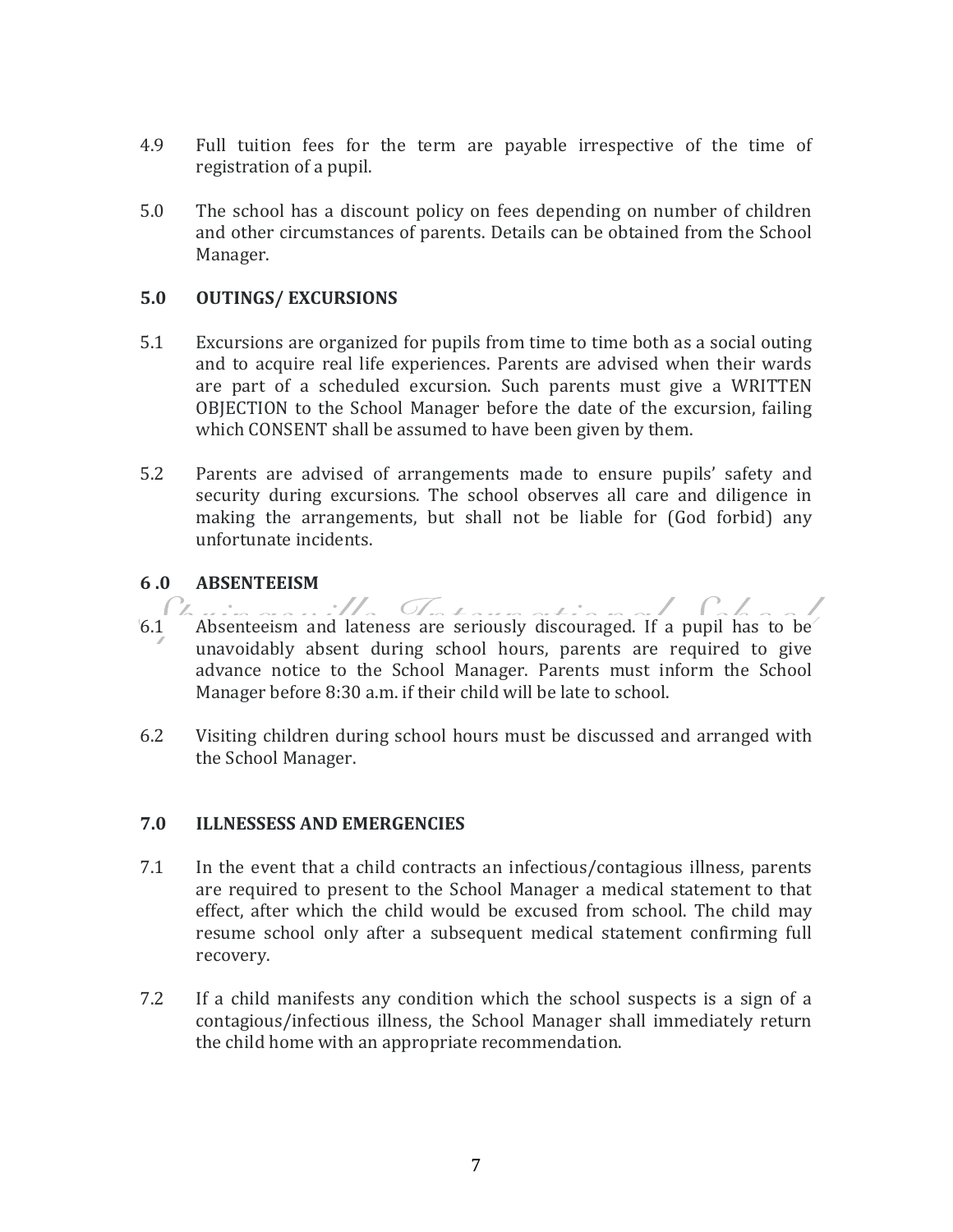7.3 In the event of an emergency in the form of a severe illness or an accident, the school arranges immediate medical attention. Parents are subsequently informed, and it shall be their responsibility to settle all resulting costs.

#### **8 .0 RESTRICTIONS**

8.1 There are restrictions with regards to certain items being brought to school by pupils. A list of such items is issued to parents from time to time, and it is their responsibility to ensure compliance. In the event of any violation by a pupil, the restricted item shall be confiscated and forfeited.

#### **9.0 GRIEVANCE PROCEDURE**

- 9.1 All grievances should be directed to the School Manager in the first instance. The school has adequate mechanisms for resolving grievances presented through this channel. If for any reason the grievance is not resolved to the satisfaction of the concerned parent, they may then make an official complaint to the Head Teacher.
- 9.2 In the very rare case where even the Head Teacher does not satisfactorily resolve grievances, parents may do a petition to The Chairman, Management Board, through the Head Teacher, who is mandatorily required to pass on the petition un-censored.<br>Principsionide International School

#### **10.0 DISCIPLINE**

- 10.1 SIS reserves the right to terminate services to a child that presents a serious behavioral problem, after all possible solutions have been applied without success.
- 10.2 The School Manager, in collaboration with the Head Teacher, will communicate with parents or guardians of affected child when the rules of the school are not respected. If no improvement is noted, a notice will be forwarded to the Management Board for final decision.
- 10.3 All decisions made by the Management Board are final.